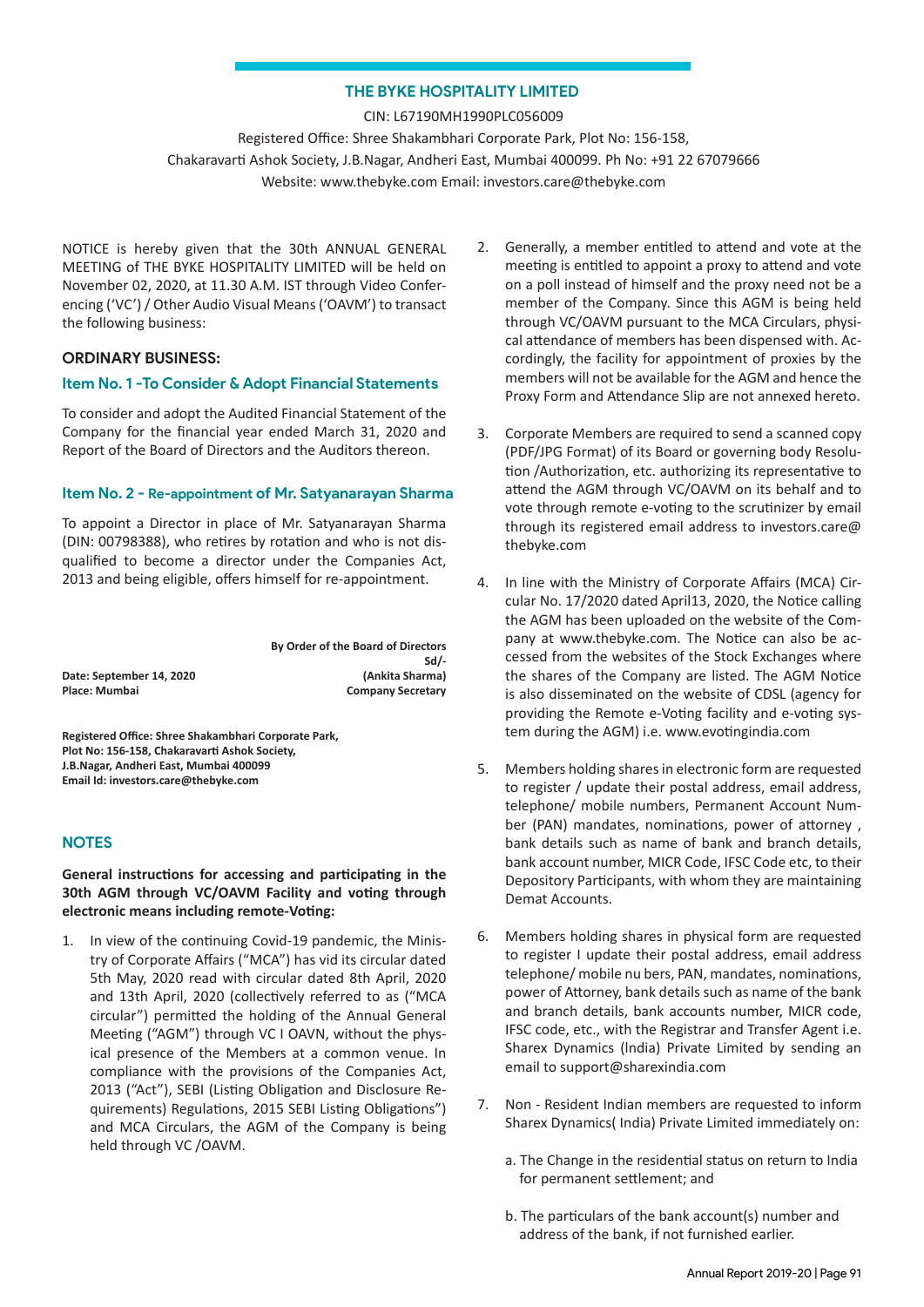- 8. Members attending the AGM through VC / OAVM shall be counted for the purpose of reckoning the quorum under Section 103 of the Act.
- 9. Since the AGM will be held through VC/ OAVM, the Route Map is not annexed in this notice.
- 10. As mandated by SEBI, effective from April1, 2019 that securities of listed Companies Shall be transferred only in dematerialised form. In order to facilitate transfer of share(s) in view of the above and to avail various benefits of dematerialisation, Members are advised to dematerialise share(s) held by them in physical form.
- 11. As per SEBI Circular dated 20th April, 2018 Shareholders whose PAN and Bank details are not mapped:
	- Shareholders holding shares in physical mode are requested to compulsorily furnish the details to the Share Department/Registrar & Share Transfer Agent.
	- Shareholders holding shares in electronic mode are requested to furnish the details to their respective Depository Participant (DP).
- 12. In case of Joint holders, the Member whose name appears as the first holder in the order of names as per the Register of Members of the Company will be entitled to vote at the AGM.
- 13. Pursuant to the provisions of Section 1 DB of the Companies Act, 2013 read with Rule 20 of the Companies (Management and Administration) Rules, 2014 (as amended) and Regulation 44 of SEBI (Listing Obligations & Disclosure Requirements) Regulations 2015 (as amended), and MCA Circulars dated April 08, 2020, April 13, 2020 and May 05, 2020 the Company is providing facility of remote e-voting to its Members in respect of the business to be transacted at the AGM. For this purpose, the Company has entered into an agreement with Central Depository Services (India) Limited (CDSL) for facilitating voting through electronic means, as the authorized a-Voting's agency. The facility of casting votes by a member using remote e-voting as well as thee-voting system on the date of the AG M will be provided by CDSL.
- 14. The Members can join the AGM in the VC/OAVM mode 15 minutes before and after the scheduled time of the commencement of the Meeting by following the procedure mentioned in the Notice. The facility of participation at the AGM through VC/OAVM will be made available to at least 1000 members on first come first served basis. This will not include Large Shareholders (Shareholders holding 2% or more shareholding), Promoters, Institutional Investors, Directors, Key Managerial Personnel, the Chairpersons of the Audit Committee, Nomination and Remuneration Committee and Stakeholders Relationship Committee, Auditors etc. who are allowed to attend the AGM without restriction on account of first come first served basis.
- 15. The attendance of the Members attending the AGM through VC/OAVM will be counted for the purpose of ascertaining the quorum under Section 103 of the Companies Act, 2013.
- 16. The AGM has been convened through VC/ OAVM in compliance with applicable provisions of the Companies Act, 2013 read with MCA Circular No. 14/2020 dated April, 2020 and MCA Circular No. 17/2020 dated April13, 2020 and MCA Circular No. 20/2020 dated May 05, 2020.
- 17. The Equity Share Transfer Registers will remain closed from Tuesday, 27th October, 2020 to Monday, 02nd November, 2020 (both days inclusive) for the purpose of Annual General Meeting.
- 18. M/S Suman Sureka & Associates, Company, Practicing Company Secretaries, has been appointed as the Scrutinizer to scrutinize the remote e-voting process as well as the evoting system on the date of 30th GM in a fair and transparent manner.
- 19. The Member who have cast their vote by remote e-voting prior to the AGM may also attend /participate in AGM through VC/OAVM but shall not be entitle to cast their vote again.
- 20. The Voting right of Members shall be proportion to their shares in the paid up equity share capital of the Company as on cut-off date.
- 21. Any person, who acquires shares of the Company and becomes a Member of the Company after sending of the Notice and holding shares as of the cut-off date, should follow the same procedure for a-Voting as mentioned below.
- 22. The voting results will be declared on receipt of Scrutinizers Report. The voting results along with the Scrutinizer's Report will be placed on the website of the agency www. evotingindia.com and also on the website of the Company www.thebyke.com, within 48 hours after the conclusion of the 30th AGM of the Company and will also be submitted to the Stock exchanges where the shares of the Company are listed.

# **THE INTRUCTIONS FOR SHAREHOLDRES FOR RE-MOTE E-VOTING ARE AS UNDER:**

- i. The voting period begins on October 30, 2020 at 9.00 A.M and ends on November 01, 2020 at 5.00 P.M. During this period shareholders' of the Company, holding shares either in physical form or in dematerialized form, as on the cut-off date (record date) of October 26, 2020 may cast their vote electronically. The e-voting module shall be disabled by CDSL for voting thereafter.
- ii. Shareholders who have already voted prior to the meeting date would not be entitled to vote at the meeting venue.
- iii. The shareholders should log on to the e-voting website www.evotingindia.com.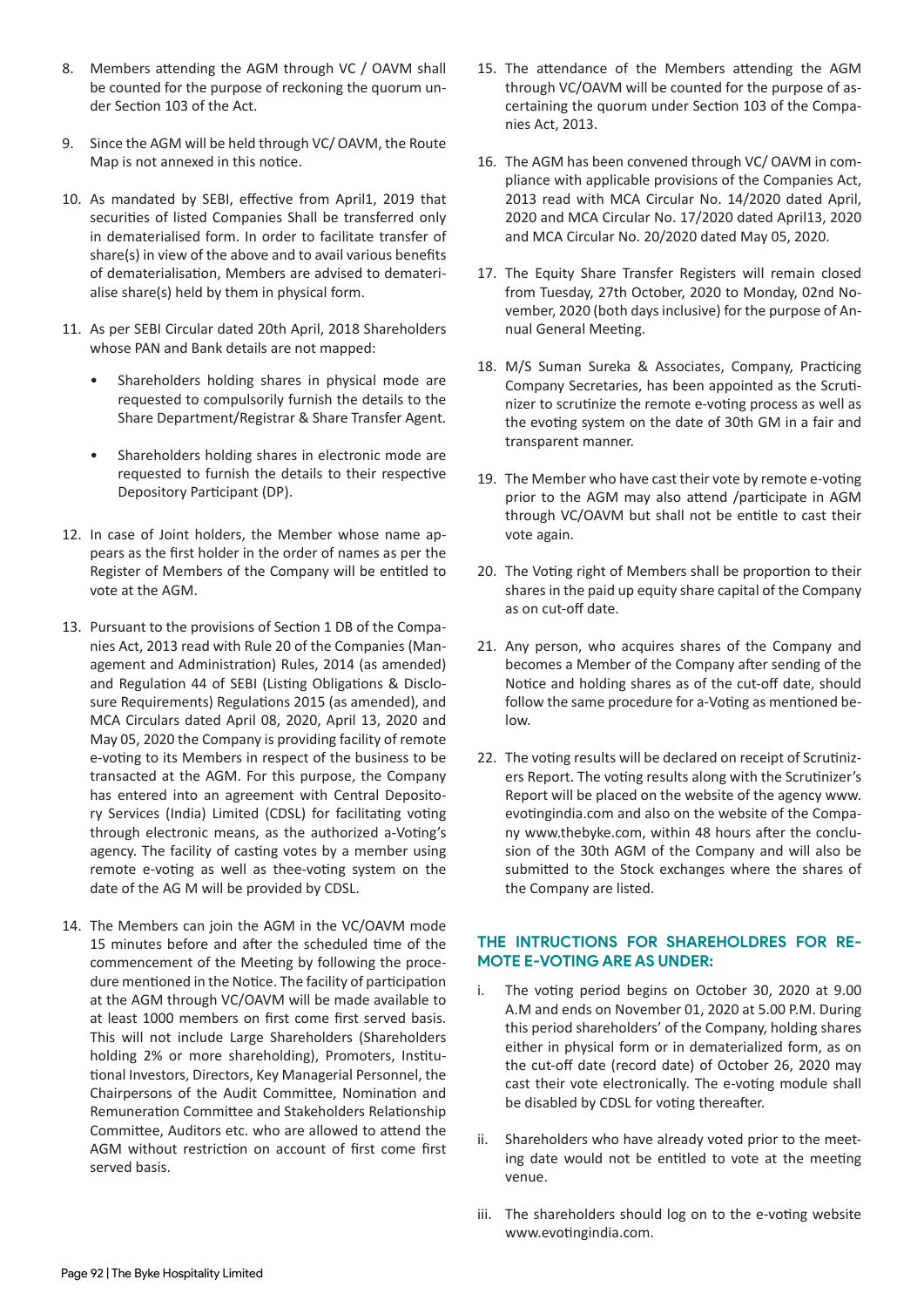- iv. Click on "Shareholders" module.
- v. Now enter your User ID
	- a. For CDSL: 16 digits beneficiary ID,
	- b. For NSDL: 8 Character DP ID followed by 8 Digits Client ID,
	- c. Shareholders holding shares in Physical Form should enter Folio Number registered with the Company.

Alternatively, if you are registered for CDSL's **EASI/EASI-EST** e-services, you can log-in at **https://www.cdslindia. com** from **Login - Myeasi** using your login credentials. Once you successfully log-in to CDSL's **EASI/EASIEST** e-services, click on **e-Voting** option and proceed directly to cast your vote electronically.

- vi. Next enter the Image Verification as displayed and Click on Login.
- vii. If you are holding shares in demat form and had logged on to www.evotingindia.com and voted on an earlier e-voting of any company, then your existing password is to be used.

|  |  |  | viii. If you are a first time user follow the steps given below: |
|--|--|--|------------------------------------------------------------------|
|--|--|--|------------------------------------------------------------------|

|                                                                    | For Shareholders holding shares in Demat Form and<br><b>Physical Form</b>                                                                                                                                                                                                                                                                                     |
|--------------------------------------------------------------------|---------------------------------------------------------------------------------------------------------------------------------------------------------------------------------------------------------------------------------------------------------------------------------------------------------------------------------------------------------------|
| PAN                                                                | Enter your 10 digit alpha-numeric *PAN issued by Income<br><b>Tax Department</b><br>(Applicable for both demat shareholders as well as physical<br>shareholders)<br>Shareholders who have not updated their PAN with<br>the Company/Depository Participant are requested to<br>use the sequence number sent by Company/RTA or<br>contact Company/RTA.         |
| Dividend<br>Bank<br><b>Details</b><br>OR Date<br>of Birth<br>(DOB) | Enter the Dividend Bank Details or Date of Birth (in dd/<br>mm/yyyy format) as recorded in your demat account or in<br>the company records in order to login.<br>If both the details are not recorded with the de-<br>pository or company please enter the member id<br>/ folio number in the Dividend Bank details field as<br>mentioned in instruction (v). |

- ix. After entering these details appropriately, click on "SUB-MIT" tab.
- x. Shareholders holding shares in physical form will then directly reach the Company selection screen. However, shareholders holding shares in demat form will now reach 'Password Creation' menu wherein they are required to mandatorily enter their login password in the new password field. Kindly note that this password is to be also used by the demat holders for voting for resolutions of any other company on which they are eligible to vote, provided that company opts for e-voting through CDSL platform. It is strongly recommended not to share your password with any other person and take utmost care to keep your password confidential.
- xi. For shareholders holding shares in physical form, the details can be used only for evoting on the resolutions contained in this Notice.
- xii. Click on the EVSN for the relevant <Company Name> on which you choose to vote.
- xiii. On the voting page, you will see "RESOLUTION DESCRIP-TION" and against the same the option "YES/NO" for voting. Select the option YES or NO as desired. The option YES implies that you assent to the Resolution and option NO implies that you dissent to the Resolution.
- xiv. Click on the "RESOLUTIONS FILE LINK" if you wish to view the entire Resolution details.
- xv. After selecting the resolution you have decided to vote on, click on "SUBMIT". A confirmation box will be displayed. If you wish to confirm your vote, click on "OK", else to change your vote, click on "CANCEL" and accordingly modify your vote.
- xvi. Once you "CONFIRM" your vote on the resolution, you will not be allowed to modify your vote.
- xvii. You can also take a print of the votes cast by clicking on "Click here to print" option on the Voting page.
- xviii. If a demat account holder has forgotten the login password then Enter the User ID and the image verification code and click on Forgot Password & enter the details as prompted by the system.
- xix. Shareholders can also cast their vote using CDSL's mobile app "m-Voting". The m-Voting app can be downloaded from respective Store. Please follow the instructions as prompted by the mobile app while Remote Voting on your mobile.

**Process for those shareholders whose email addresses are not registered with the depositories for obtaining login credentials for e-voting for the resolutions proposed in this notice:**

- 1. For Physical shareholders- please provide necessary details like Folio No., Name of shareholder, scanned copy of the share certificate (front and back), PAN (self-attested scanned copy of PAN card), AADHAR (self-attested scanned copy of Aadhar Card) by email to Company/RTA email id.
- 2. For Demat shareholders- please provide Demat account details (CDSL-16 digit beneficiary ID or NSDL-16 digit DPID + CLID), Name, client master or copy of Consolidated Account statement, PAN (self-attested scanned copy of PAN card), AADHAR (self-attested scanned copy of Aadhar Card) to Company/RTA email id.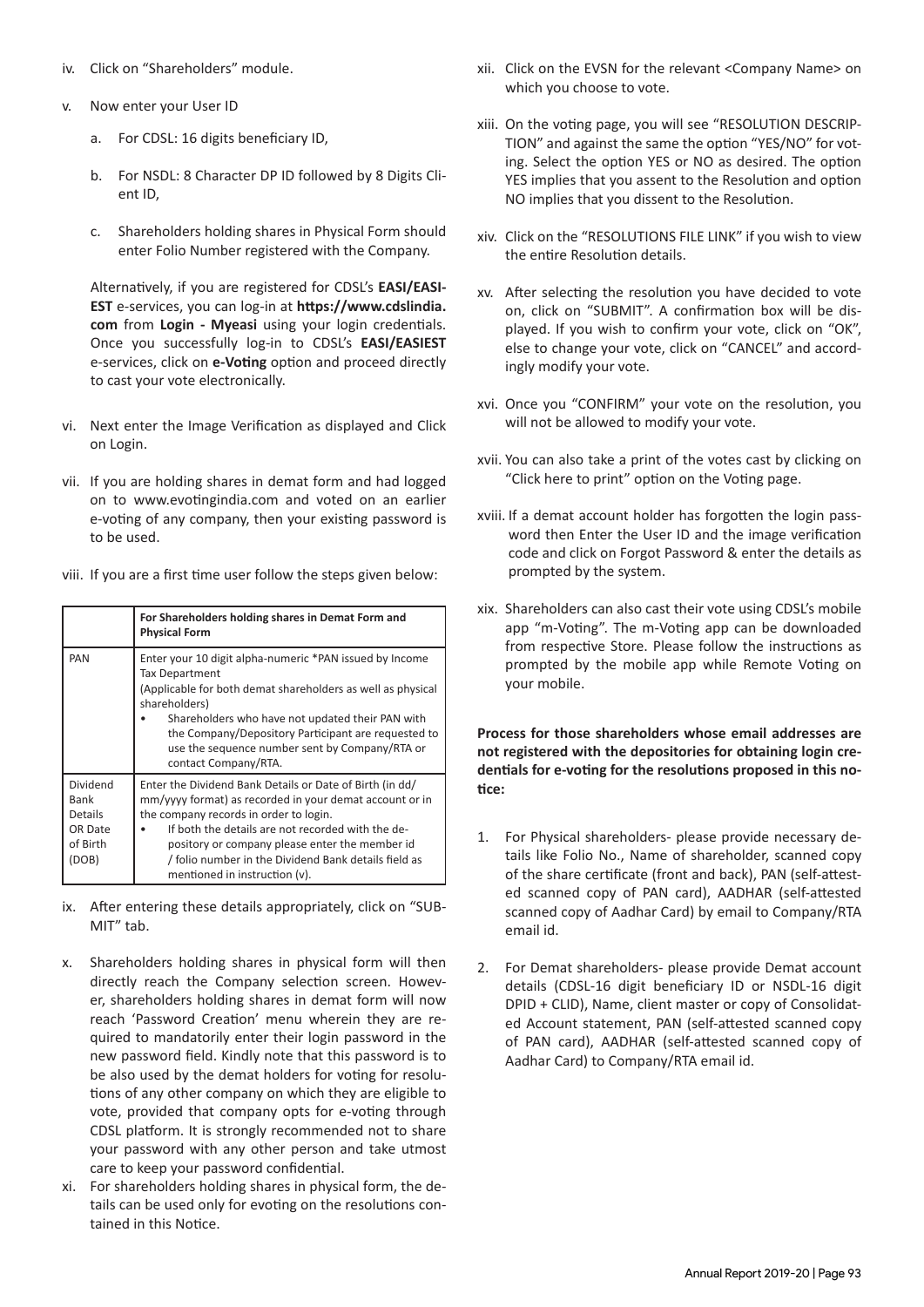## **INSTRUCTIONS FOR SHAREHOLDERS ATTENDING THE EGM/ AGM THROUGH VC/OAVM ARE AS UNDER:**

1. Shareholder will be provided with a facility to attend the EGM/AGM through VC/OAVM through the CDSL e-Voting system. Shareholders may access the same at https:// www.evotingindia.com under shareholders/members login by using the remote e-voting credentials. The link for VC/OAVM will be available in shareholder/members login where the EVSN of Company will be displayed.

Shareholders are encouraged to join the Meeting through Laptops / IPads for better experience.

- 2. Further shareholders will be required to allow Camera and use Internet with a good speed to avoid any disturbance during the meeting.
- 3. Please note that Participants Connecting from Mobile Devices or Tablets or through Laptop connecting via Mobile Hotspot may experience Audio/Video loss due to Fluctuation in their respective network. It is therefore recommended to use Stable Wi-Fi or LAN Connection to mitigate any kind of aforesaid glitches.
- 4. Shareholders who would like to express their views/ask questions during the meeting may register themselves as a speaker by sending their request in advance atleast seven days prior to meeting mentioning their name, demat account number/folio number, email id, mobile number at (company email id). The shareholders who do not wish to speak during the AGM but have queries may send their queries in advance seven days prior to meeting mentioning their name, demat account number/folio number, email id, mobile number at investors.care@thebyke.com. These queries will be replied to by the company suitably by email.
- 5. Those shareholders who have registered themselves as a speaker will only be allowed to express their views/ask questions during the meeting.

# **INSTRUCTIONS FOR SHAREHOLDERS FOR E-VOTING DURING THE AGM/EGM ARE AS UNDER:**

- 1. The procedure for e-Voting on the day of the EGM/AGM is same as the instructions mentioned above for Remote e-voting.
- 2. Only those shareholders, who are present in the EGM/ AGM through VC/OAVM facility and have not casted their vote on the Resolutions through remote e-Voting and are otherwise not barred from doing so, shall be eligible to vote through e-Voting system available during the EGM/ AGM.
- 3. If any Votes are cast by the shareholders through the e-voting available during the EGM/AGM and if the same shareholders have not participated in the meeting through VC/OAVM facility , then the votes cast by such shareholders shall be considered invalid as the facility of e-voting during the meeting is available only to the shareholders attending the meeting.

4. Shareholders who have voted through Remote e-Voting will be eligible to attend the EGM/AGM. However, they will not be eligible to vote at the EGM/AGM.

## **(xx) Note for Non – Individual Shareholders and Custodians**

- Non-Individual shareholders (i.e. other than Individuals, HUF, NRI etc.) and Custodians are required to log on to www.evotingindia.com and register themselves in the "Corporates" module.
- A scanned copy of the Registration Form bearing the stamp and sign of the entity should be emailed to helpdesk.evoting@cdslindia.com.
- After receiving the login details a Compliance User should be created using the admin login and password. The Compliance User would be able to link the account(s) for which they wish to vote on.
- The list of accounts linked in the login should be mailed to helpdesk.evoting@cdslindia.com and on approval of the accounts they would be able to cast their vote.
- A scanned copy of the Board Resolution and Power of Attorney (POA) which they have issued in favour of the Custodian, if any, should be uploaded in PDF format in the system for the scrutinizer to verify the same.
- Alternatively Non Individual shareholders are required to send the relevant Board Resolution/ Authority letter etc. together with attested specimen signature of the duly authorized signatory who are authorized to vote, to the Scrutinizer and to the Company at the email address viz; investors.care@thebyke.com, if they have voted from individual tab & not uploaded same in the CDSL e-voting system for the scrutinizer to verify the same.

If you have any queries or issues regarding attending AGM & e-Voting from the e-Voting System, you may refer the Frequently Asked Questions ("FAQs") and e-voting manual available at www.evotingindia.com, under help section or write an email to helpdesk.evoting@cdslindia. com or contact Mr. Nitin Kunder (022- 23058738 ) or Mr. Mehboob Lakhani (022-23058543) or Mr. Rakesh Dalvi (022-23058542).

All grievances connected with the facility for voting by electronic means may be addressed to Mr. Rakesh Dalvi, Manager, (CDSL, ) Central Depository Services (India) Limited, A Wing, 25th Floor, Marathon Futurex, Mafatlal Mill Compounds, N M Joshi Marg, Lower Parel (East), Mumbai - 400013 or send an email to helpdesk.evoting@ cdslindia.com or call on 022- 23058542/43.